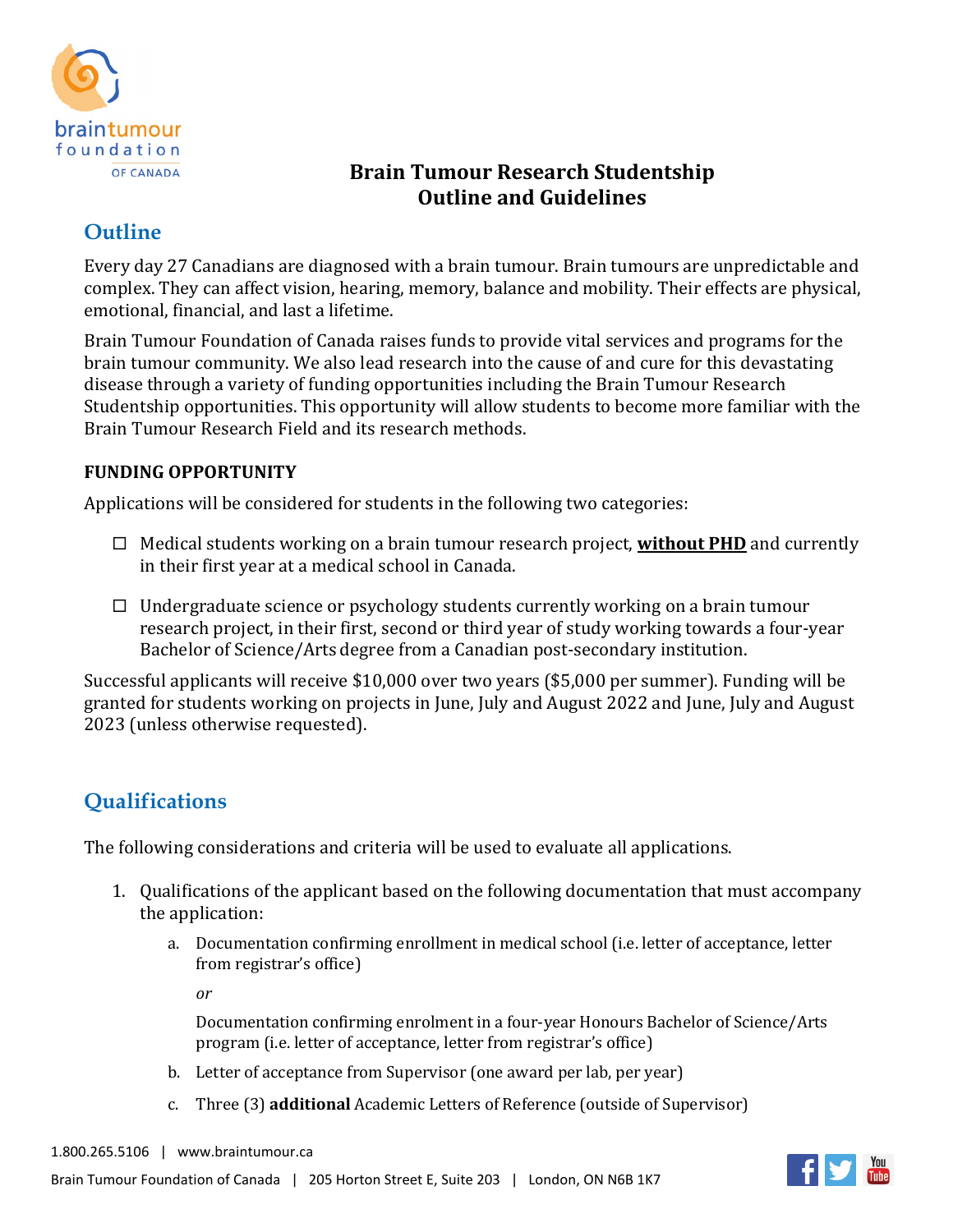- d. Current copy of Applicant's résumé
- e. Current copy of Supervisor's curriculum vitae for past 5 years' work
- 2. Quality of the brain tumour research project *(see below for types of projects funded)*
- 3. Ability of proposed laboratory or institution to conduct the brain tumour research project

#### **SHARING YOUR SUCCESS**

Students who receive a Studentship from Brain Tumour Foundation of Canada are required to share their success at the end of the first summer (September 2022) and once the project is complete (September 2023).

Notification of any publications resulting from the project should also be forwarded to Brain Tumour Foundation of Canada's Research Committee. This information may be shared on BrainTumour.ca and with our sponsors, supporters, and other individuals through our marketing efforts, publications and events like the annual Brain Tumour Foundation Conference.

## **Guidelines**

#### **DEADLINE FOR APPLICATIONS**

Applications must be submitted by **January 7th, 2021**. The selection process and approval will take place shortly after and the results will be communicated to all applicants by **end of March 2022.**

#### **INSTITUTIONAL REQUIREMENT**

Funds are granted only for students attending a university in Canada, working on projects to be performed in Canada.

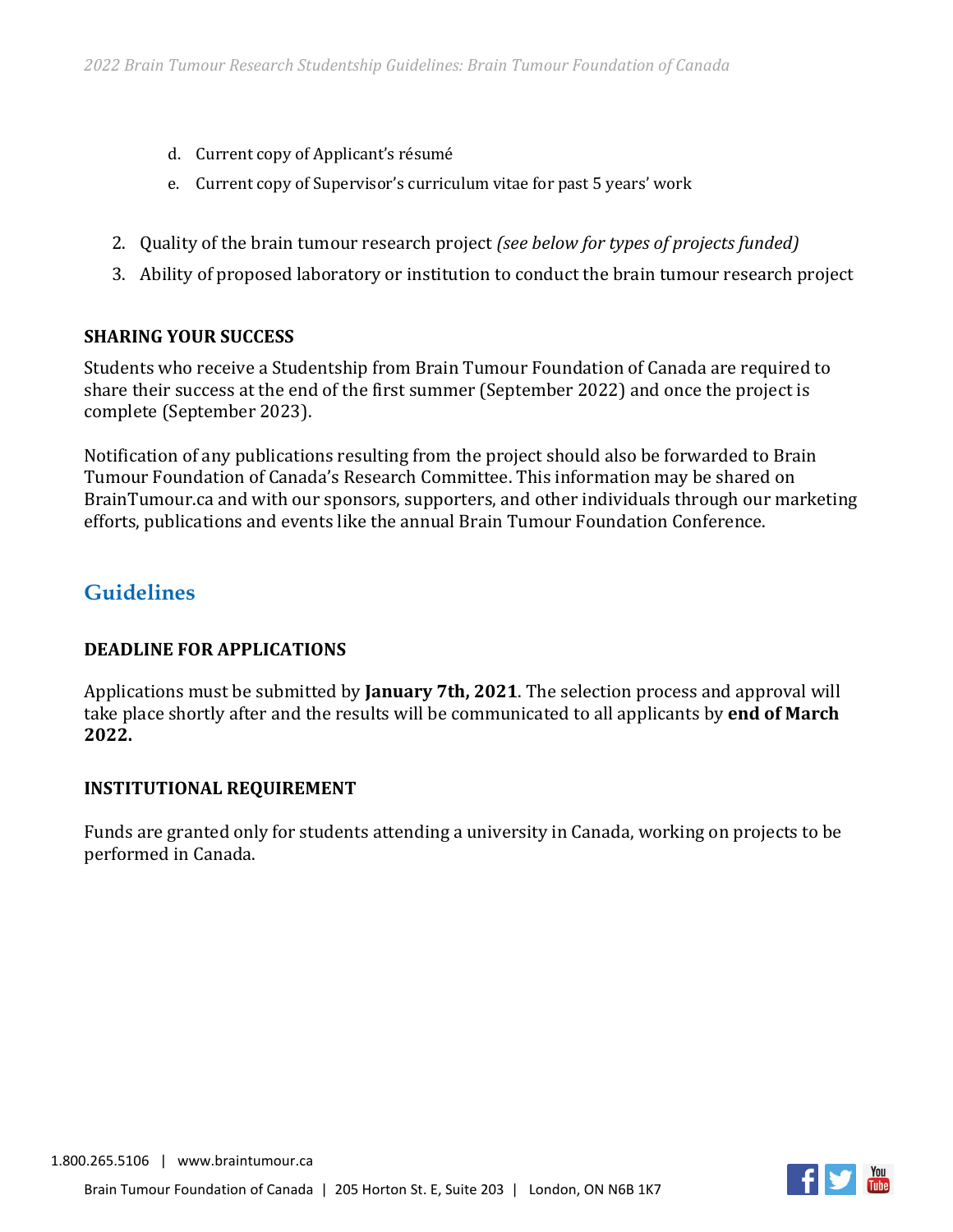

#### **TYPES OF RESEARCH FUNDED**

Applications are considered for adult or pediatric brain tumour research that is Basic, Clinical or Translational in nature. All research focuses will be given serious consideration. Research types are defined, for the purposes of this context, below:

**Basic Research**: Is defined as involving the development of new concepts, e.g. signaling pathways using an in vitro model. Basic science research is meant to increase our scientific knowledge base, with the intent of bettering our understanding of the cause and progression of brain tumours.

**Clinical Research**: This includes treatment trials, epidemiological studies, quality of life studies, health services research or other patient-oriented research. The process of clinical research must protect personal data.

**Translational Research**: Is defined as pre-clinical research evaluating the therapeutic potential of recent discoveries in the basic mechanisms of either brain tumour pathogenesis or experimental therapeutics.

### **EVALUATION PROCESS**

- **January 7th, 2022:** Applications are due to Brain Tumour Foundation of Canada in office
- **January 8th – March 18th, 2022:** Review of applications will occur note that students will be compared with comparable applicants, i.e. medical students will be compared with medical students and science students with science students
- **End of March 2022**: All applicants will be contacted regarding Application Status
- **May 2022**: Payment and confirmation letter sent for Summer 2022 (first year of project)
- **September 26, 2022**: Report on first summer of project is due to Brain Tumour Foundation of Canada
- **May 2023**: Second (and final) payment sent for Summer 2023 (second year of project)
- **September 25, 2023:** Report on second summer of project and full report on project outcomes is due to Brain Tumour Foundation of Canada